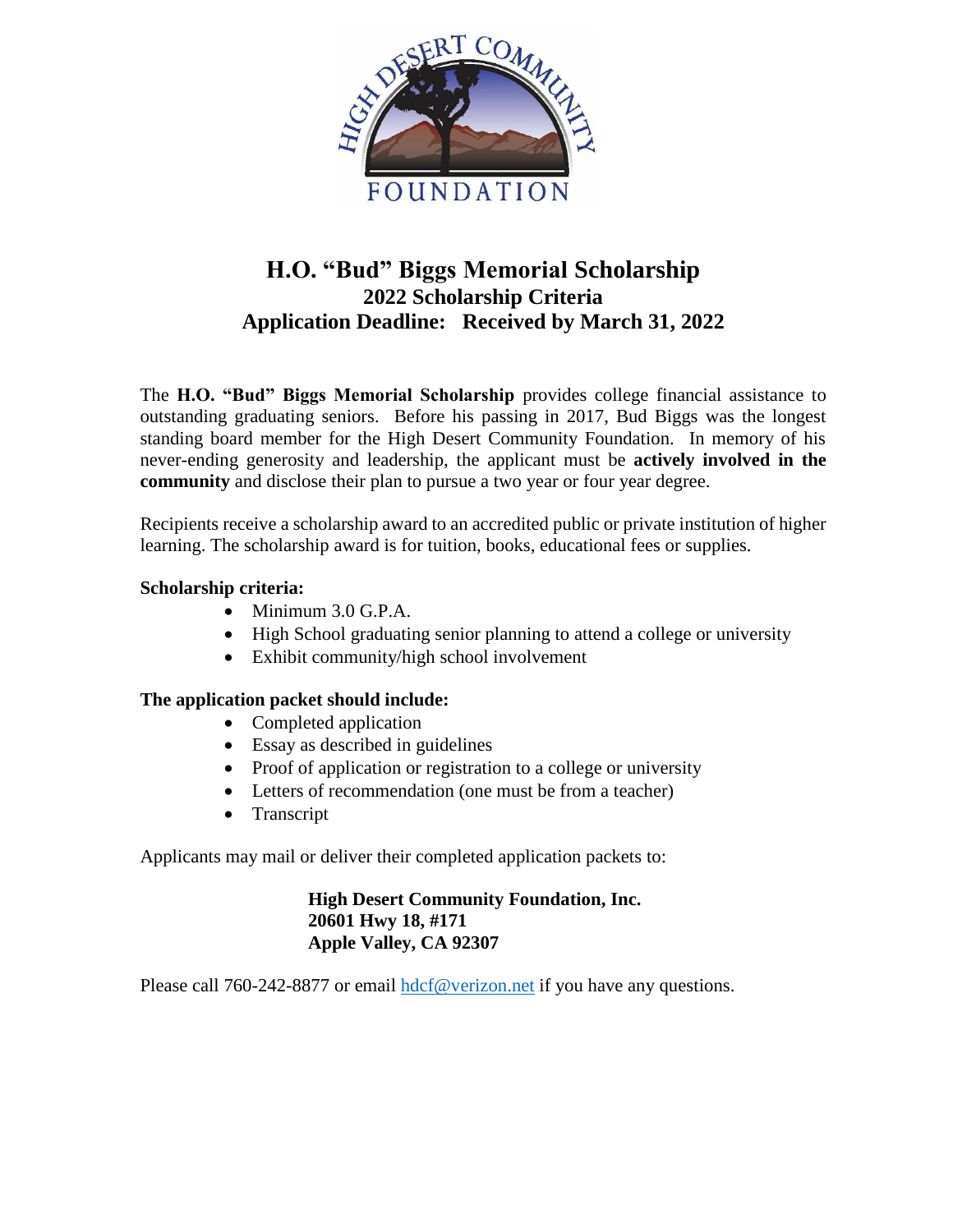

# **H.O. "Bud" Biggs Memorial Scholarship 2022 Scholarship Application Received By: March 31, 2022**

| Please print or type.         |  |
|-------------------------------|--|
| <b>APPLICANT INFORMATION</b>  |  |
|                               |  |
|                               |  |
|                               |  |
|                               |  |
|                               |  |
| <b>FAMILY INFORMATION</b>     |  |
|                               |  |
|                               |  |
|                               |  |
| <b>TRANSCRIPT INFORMATION</b> |  |

A high school **verified** transcript must be attached to this application.

# **MAJOR SCHOOL ACTIVITIES**

List all school activities in which you have participated during the past 4 years (i.e., student government, legitimate school clubs or campus organizations, Performing Arts, sports, etc.)

| Activity | <b>Years of Participation</b> | Special Awards/Honors |
|----------|-------------------------------|-----------------------|
|          |                               |                       |
|          |                               |                       |
|          |                               |                       |
|          |                               |                       |
|          |                               |                       |